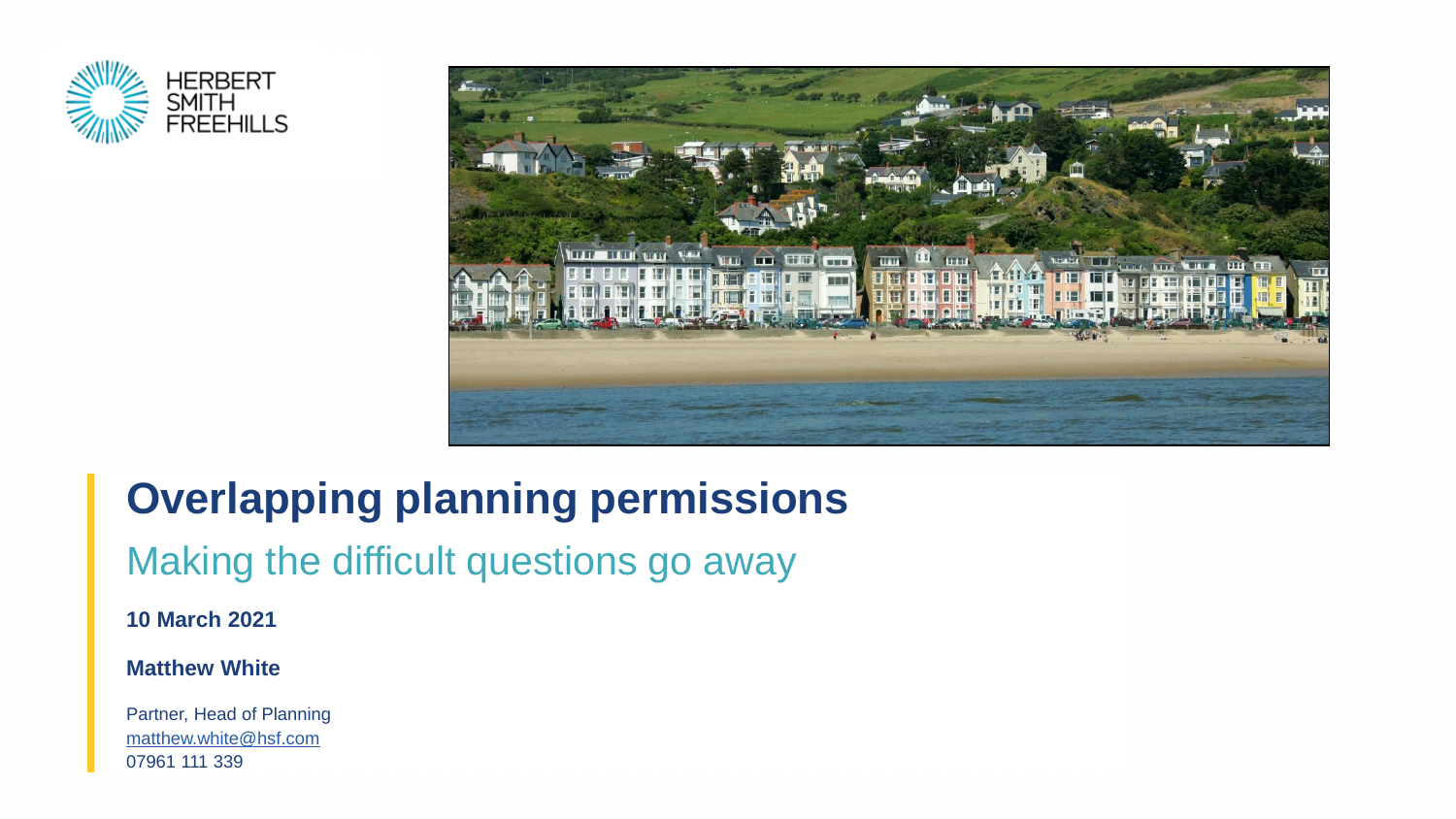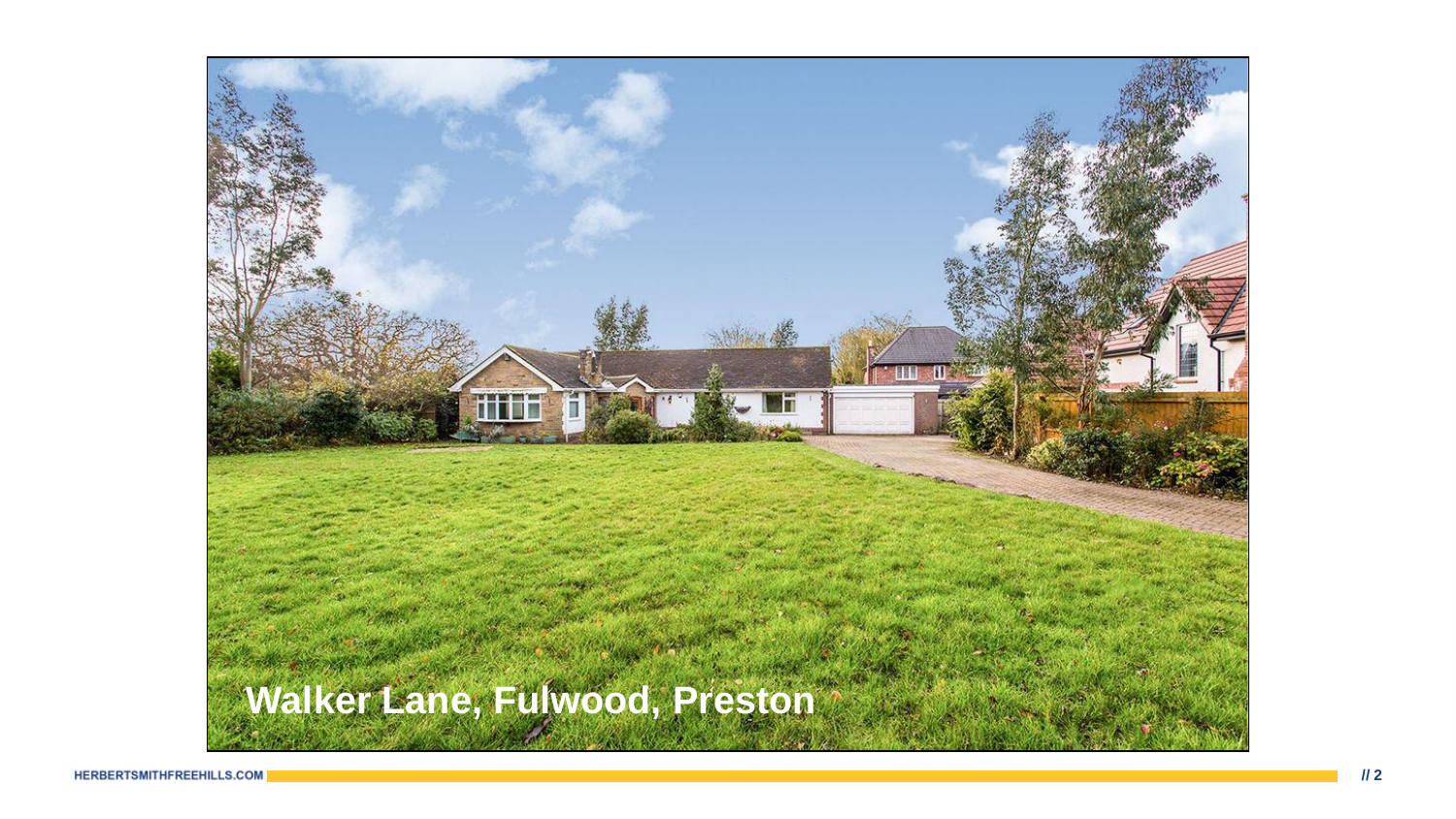### **The perils of** *Pilkington –* **why bother?**

**We should recognise and value the right for a landowner to explore different options for the development of her land** 

*"I have no doubt that a landowner is entitled to make any number of applications for planning permission which his fancy dictates, even though the development referred to is quite different when one compares one application to another. It is open to a landowner to test the market by putting in a number of applications and seeing what the attitude of the planning authority is to his proposals."*

*– per Lord Widgery, Pilkington at 1531E*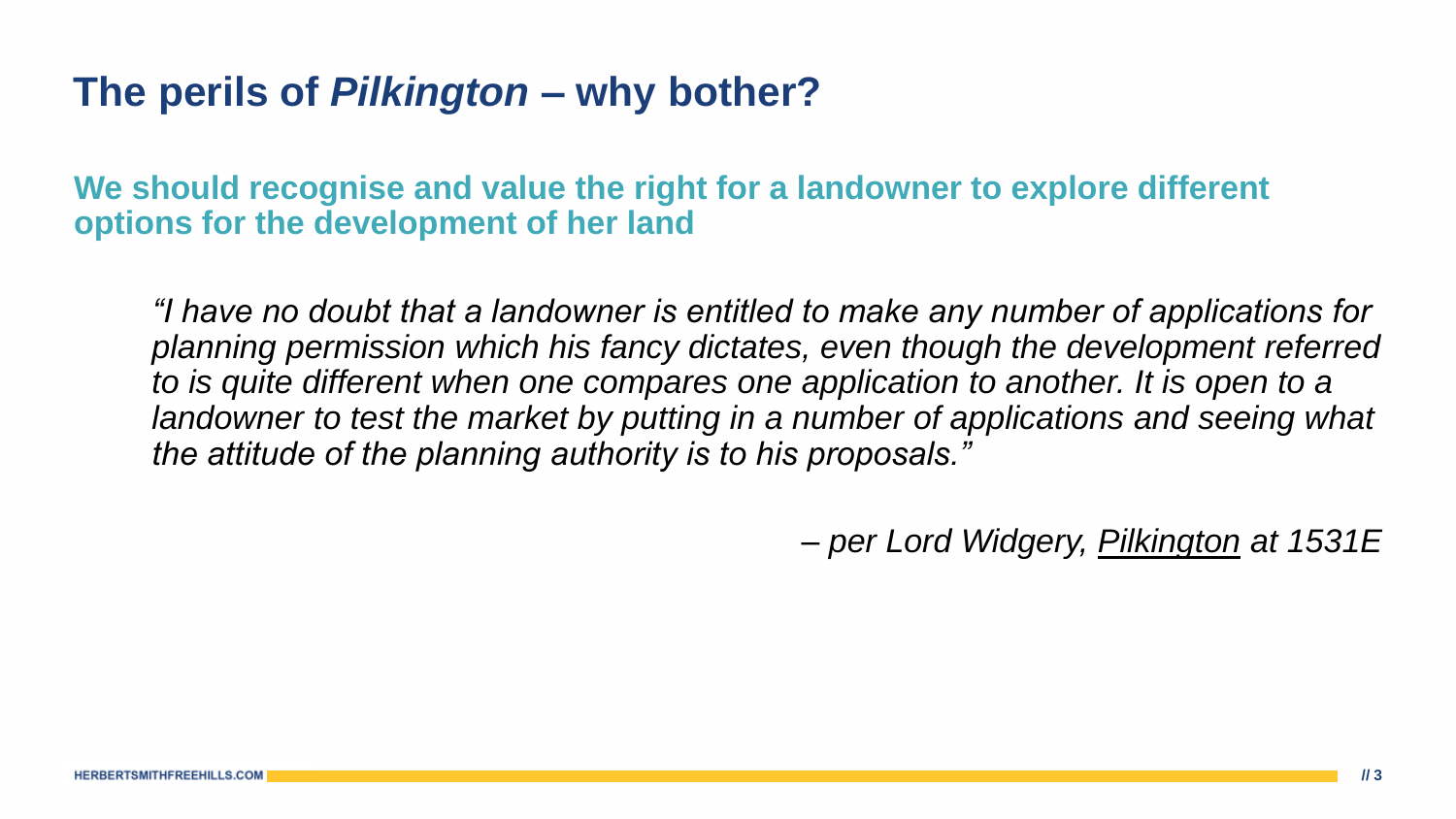### **The perils of** *Pilkington –* **do we need reform?**

**The courts plugged a gap in the statutory code …**

*"The Pilkington problem is not dealt with in the planning legislation. It was, therefore,*  necessary for the courts to formulate a rule which would strengthen and support the *planning control imposed by the legislation. And this is exactly what the Divisional Court achieved."*

*– per Lord Scarman, Pioneer Aggregates at 145B*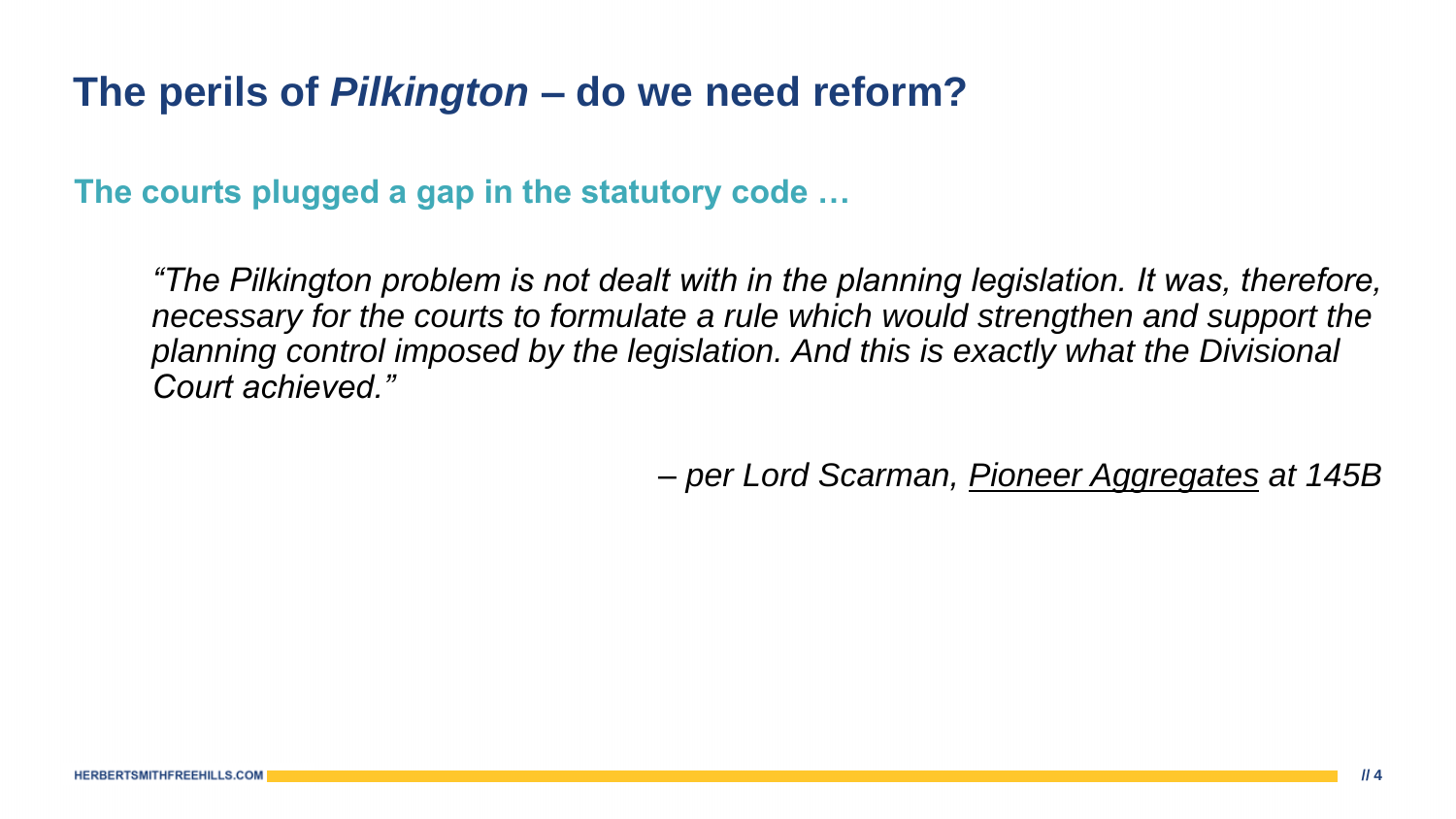### **The perils of** *Pilkington –* **do we need reform?**

### **… but the plug is leaking**

*"There is, or need be, no uncertainty arising from the application of the rule. Both planning permissions will be on a public register: examination of their terms combined with an inspection of the land will suffice to reveal whether development has been carried out which renders one or other of the planning permissions incapable of implementation."*

*– per Lord Scarman, Pioneer Aggregates at 145B-C*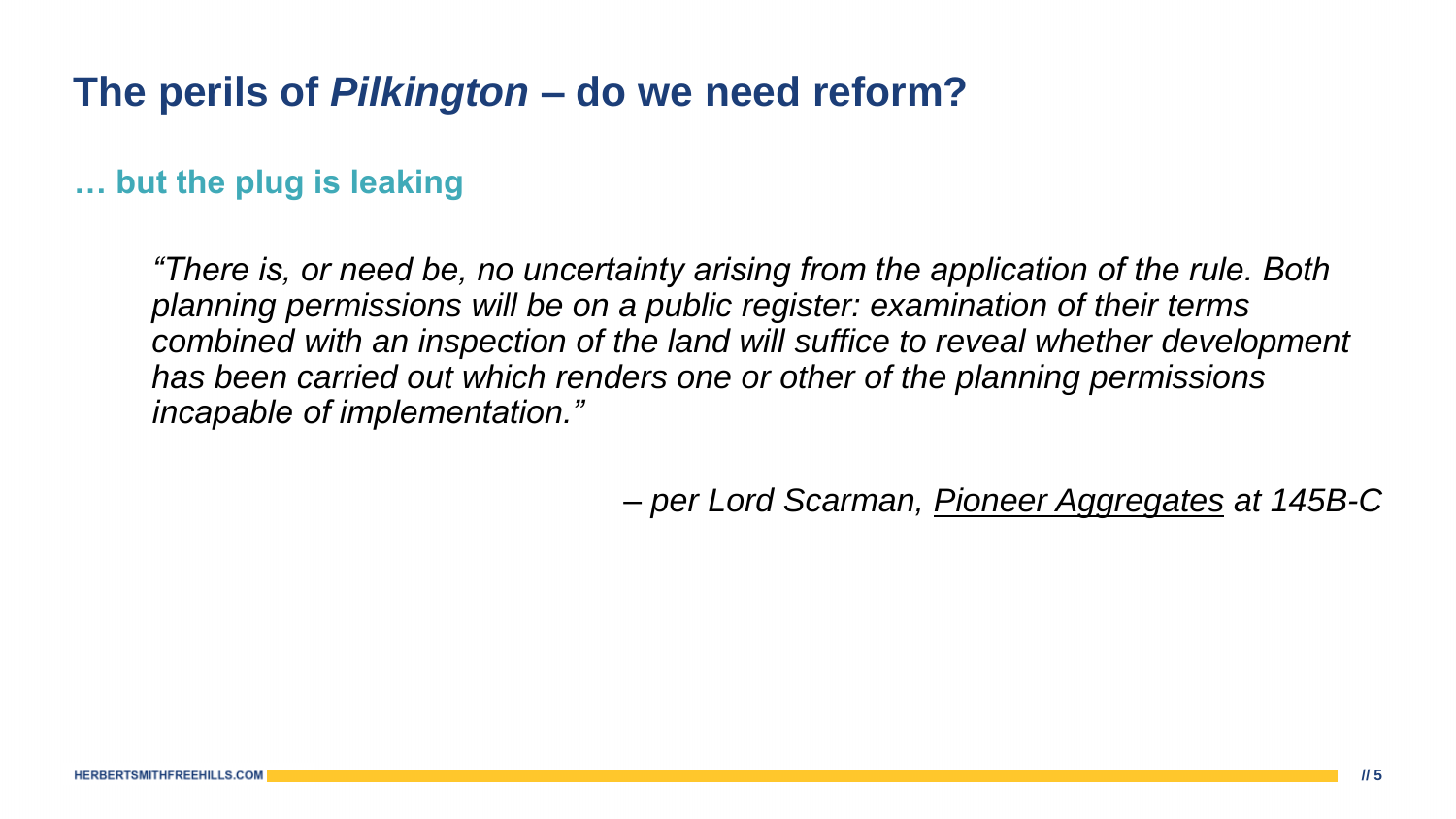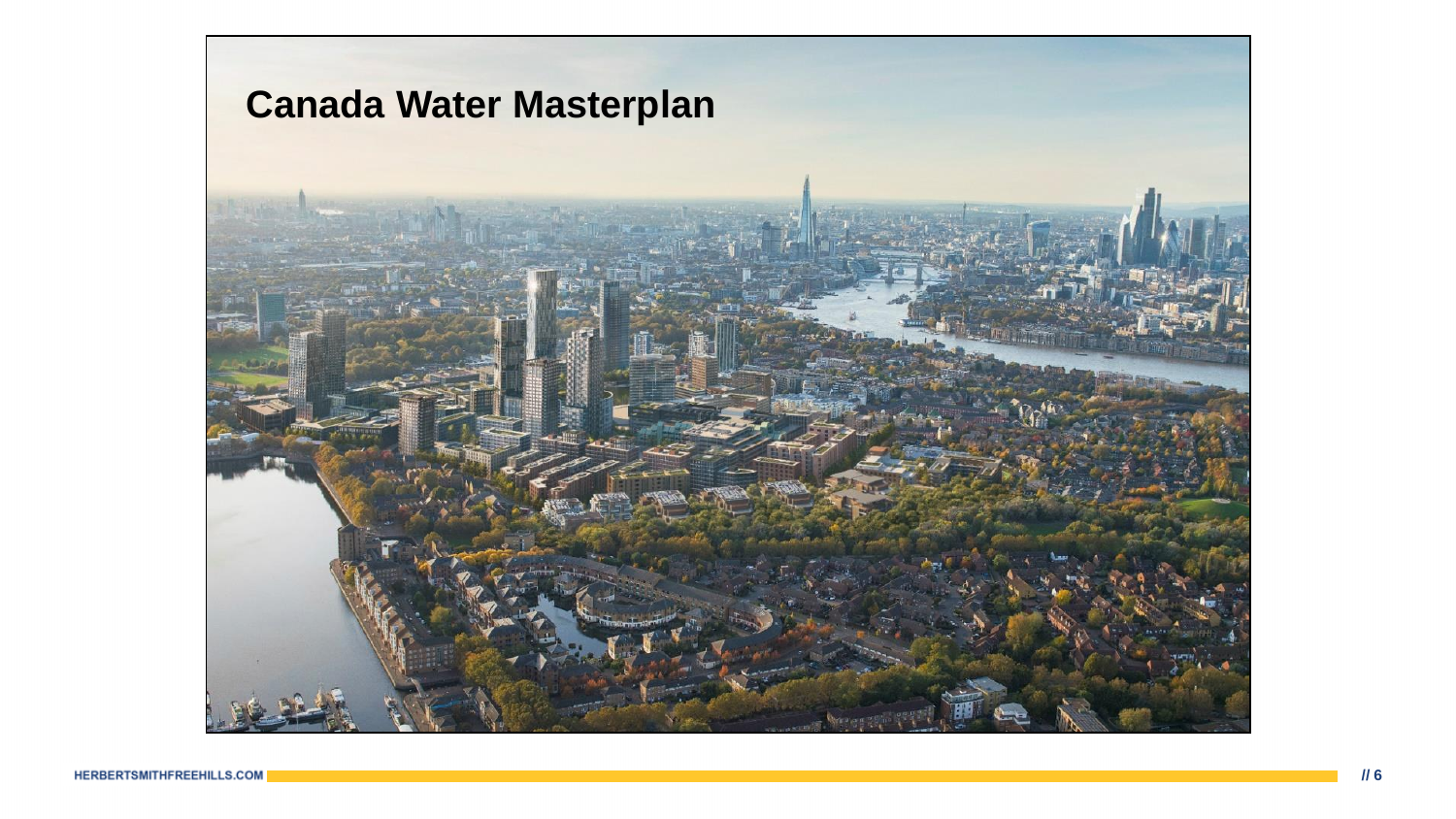## **Reform: a new power to vary planning permissions**

#### **Reducing the scale of the problem**

- A new statutory power to make material amendments to planning permissions
- Would avoid the need to use section 73 or to make a fresh planning application in many cases

#### **> fewer overlapping permissions**

**> fewer inconsistent permissions**

**= fewer** *Pilkington* **problems**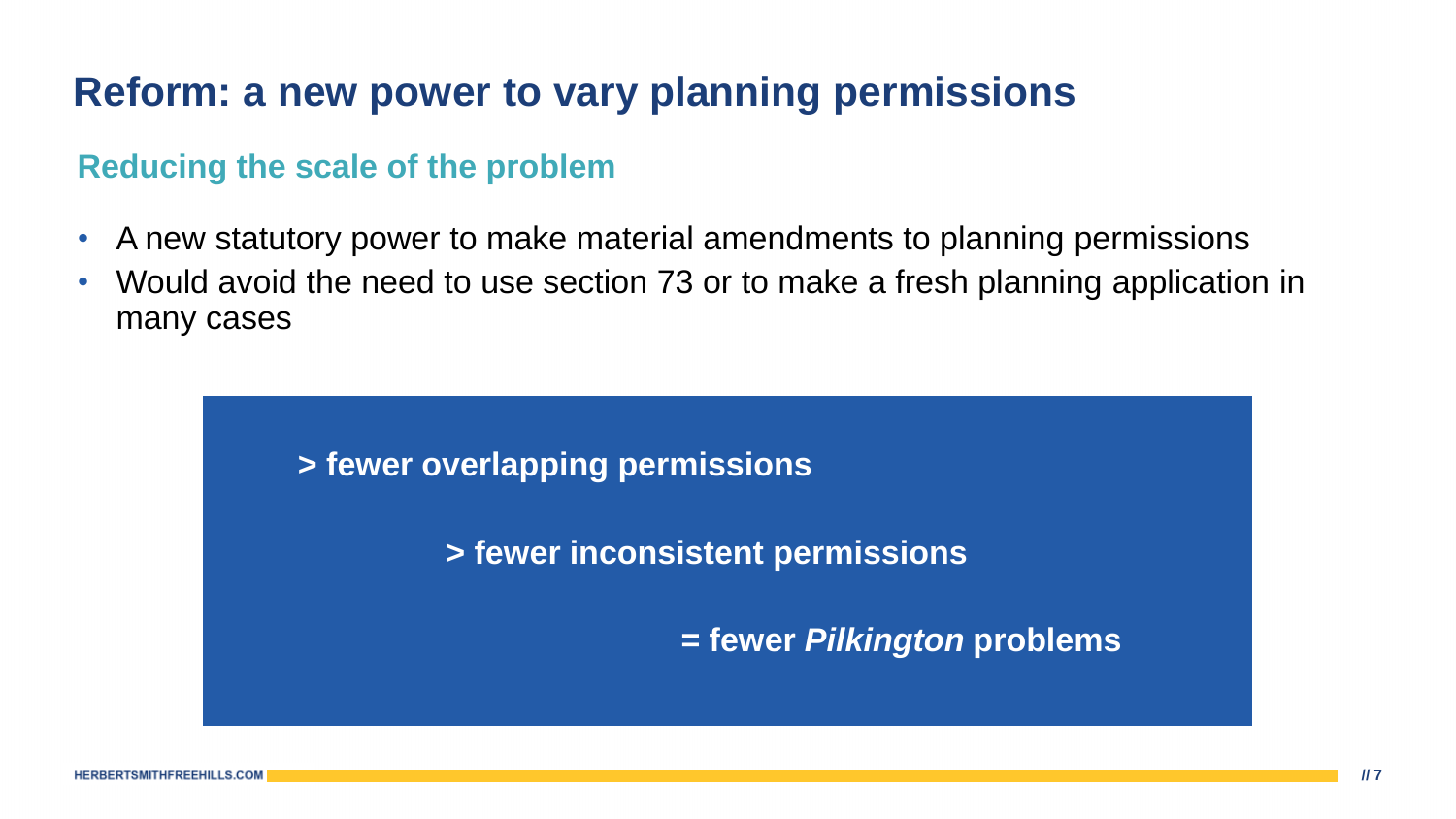### **Reform: application to supersede development**

**Removing inconsistency by express application**

*"Of course, special cases will arise where one application deliberately and*  expressly refers to or incorporates another, but we are not concerned with that *type of application in the present case."*

*– per Lord Widgery, Pilkington at 1531G*

- A new statutory power to apply to supersede the unimplemented part of an existing planning permission
- Only available when applying for a new planning permission for the same part of the site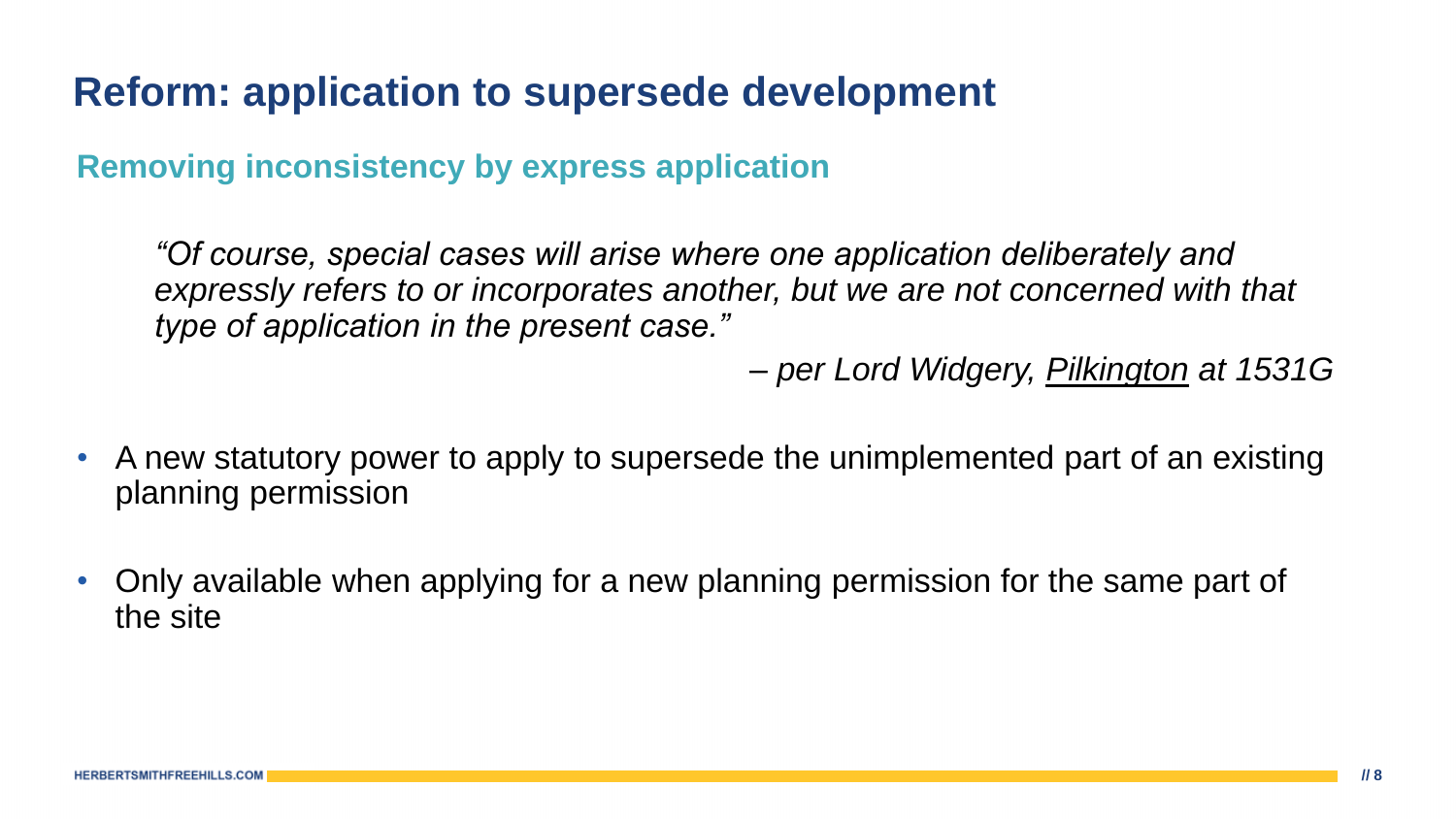### **Existing planning permission "A"**

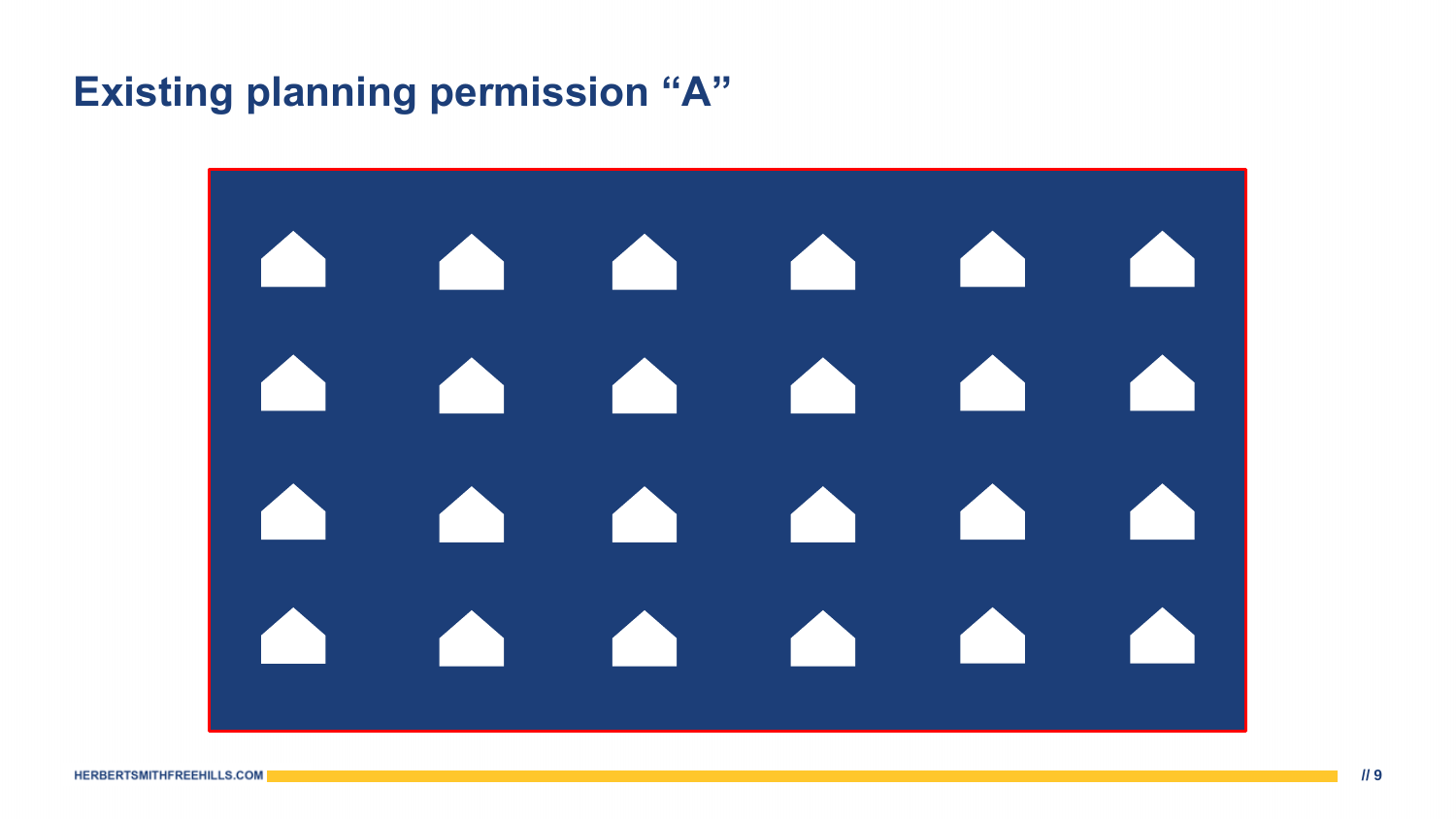### **Development partly built**

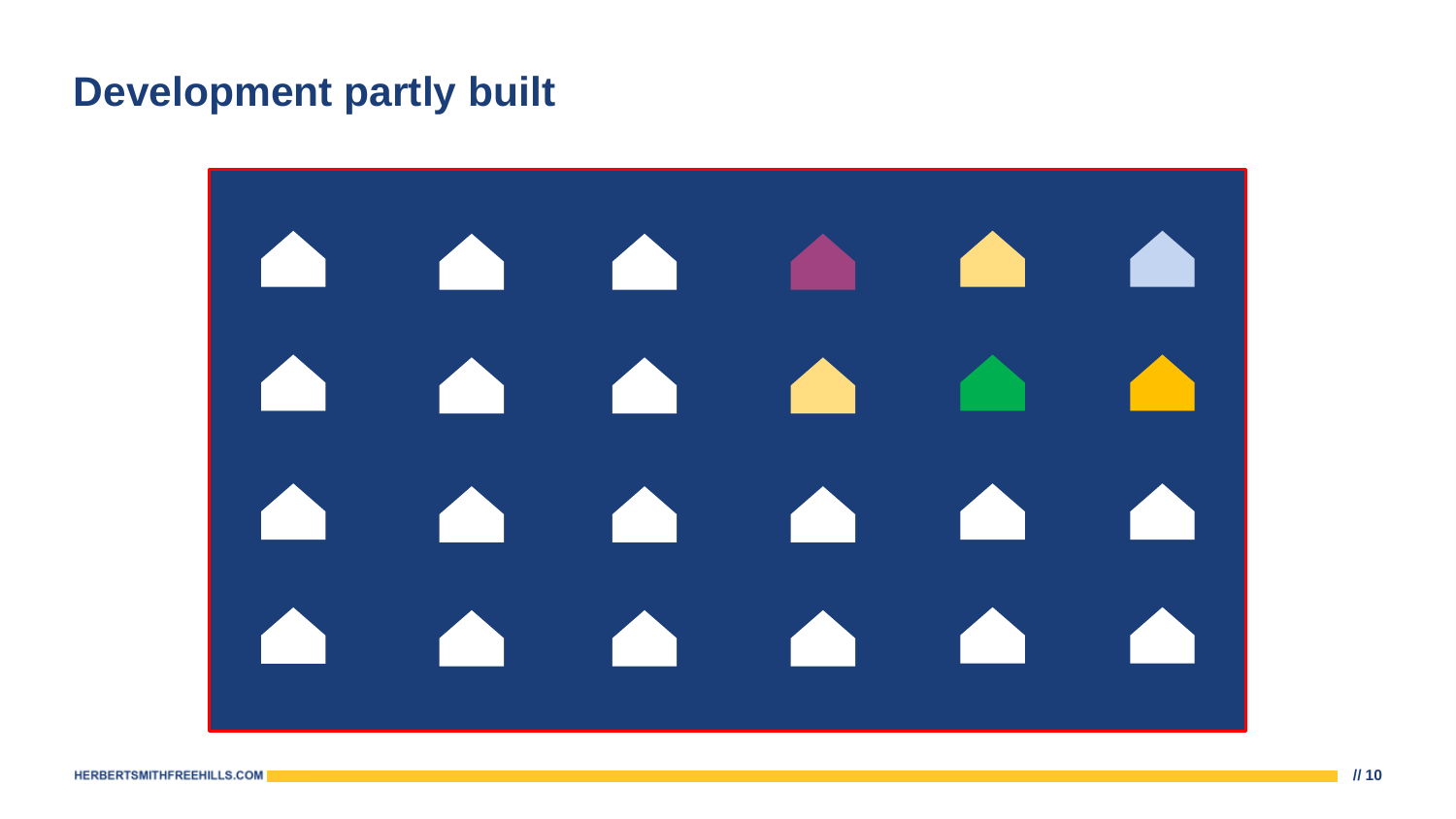### **Application to supersede development on part**

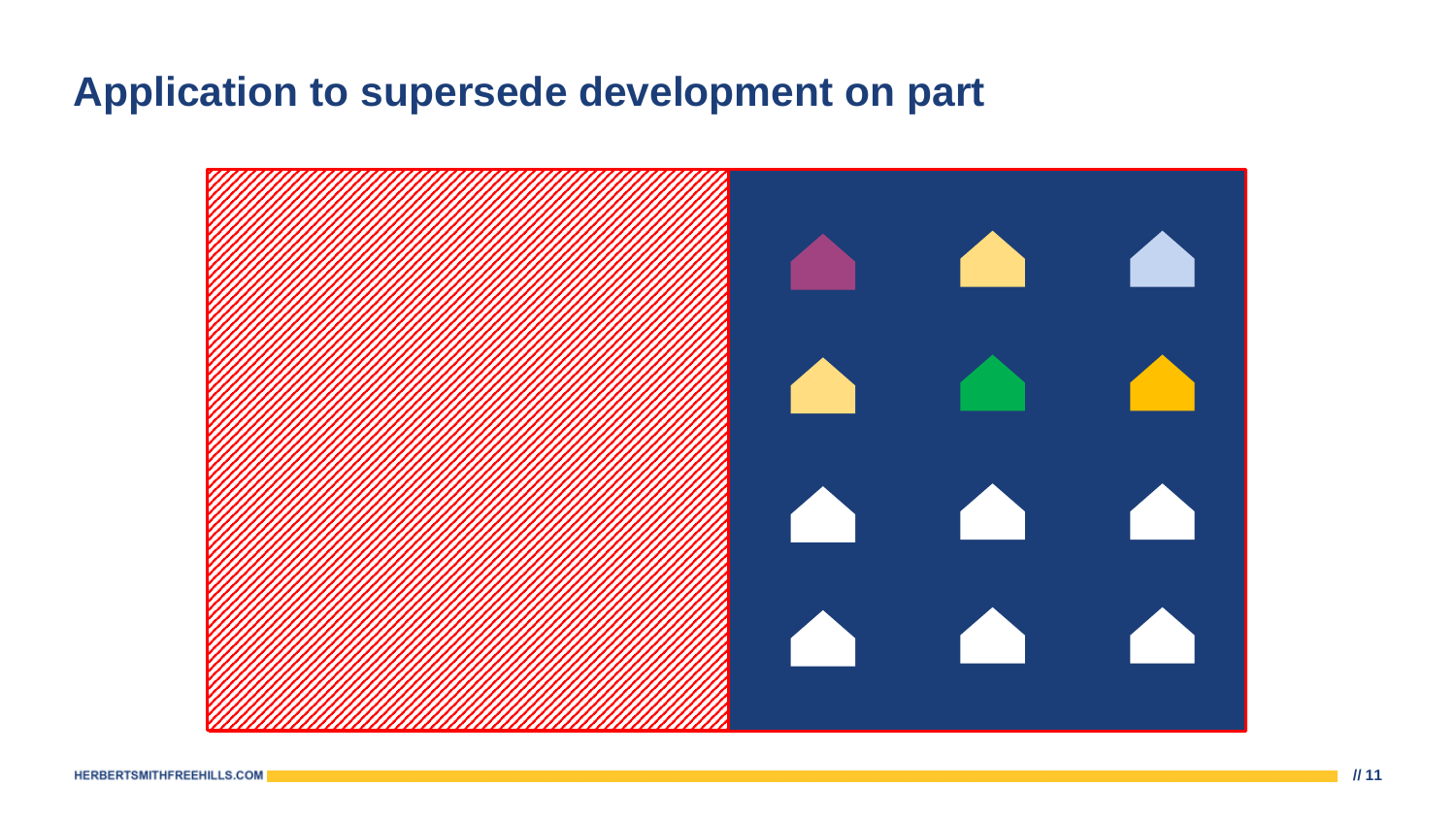## **Insert new permission "B" and complete "A"**